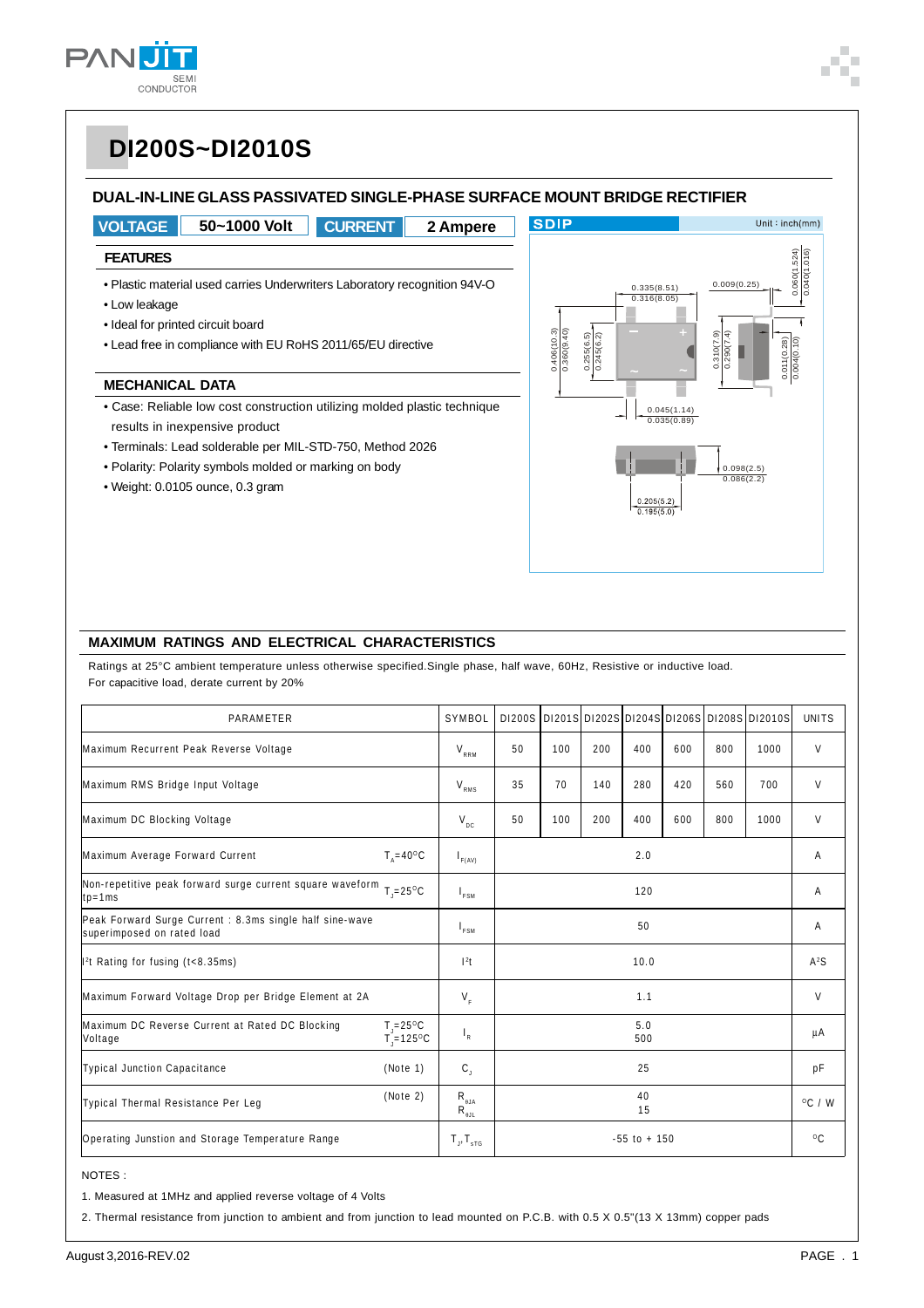

### **RATING AND CHARACTERISTIC CURVES**

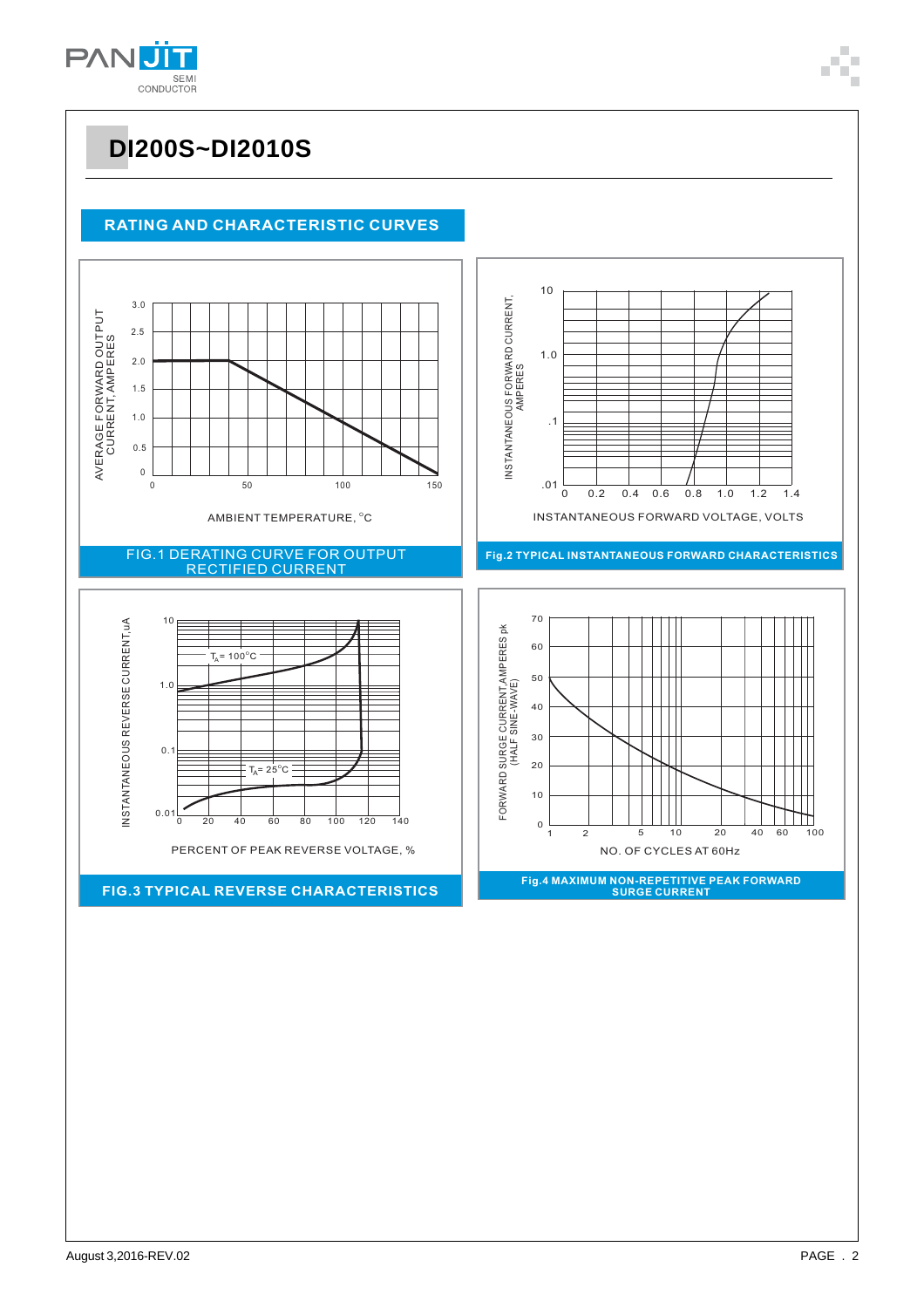

### **MOUNTING PAD LAYOUT**



### **ORDER INFORMATION**

• Packing information

T/R - 1.5K per 13" paper Reel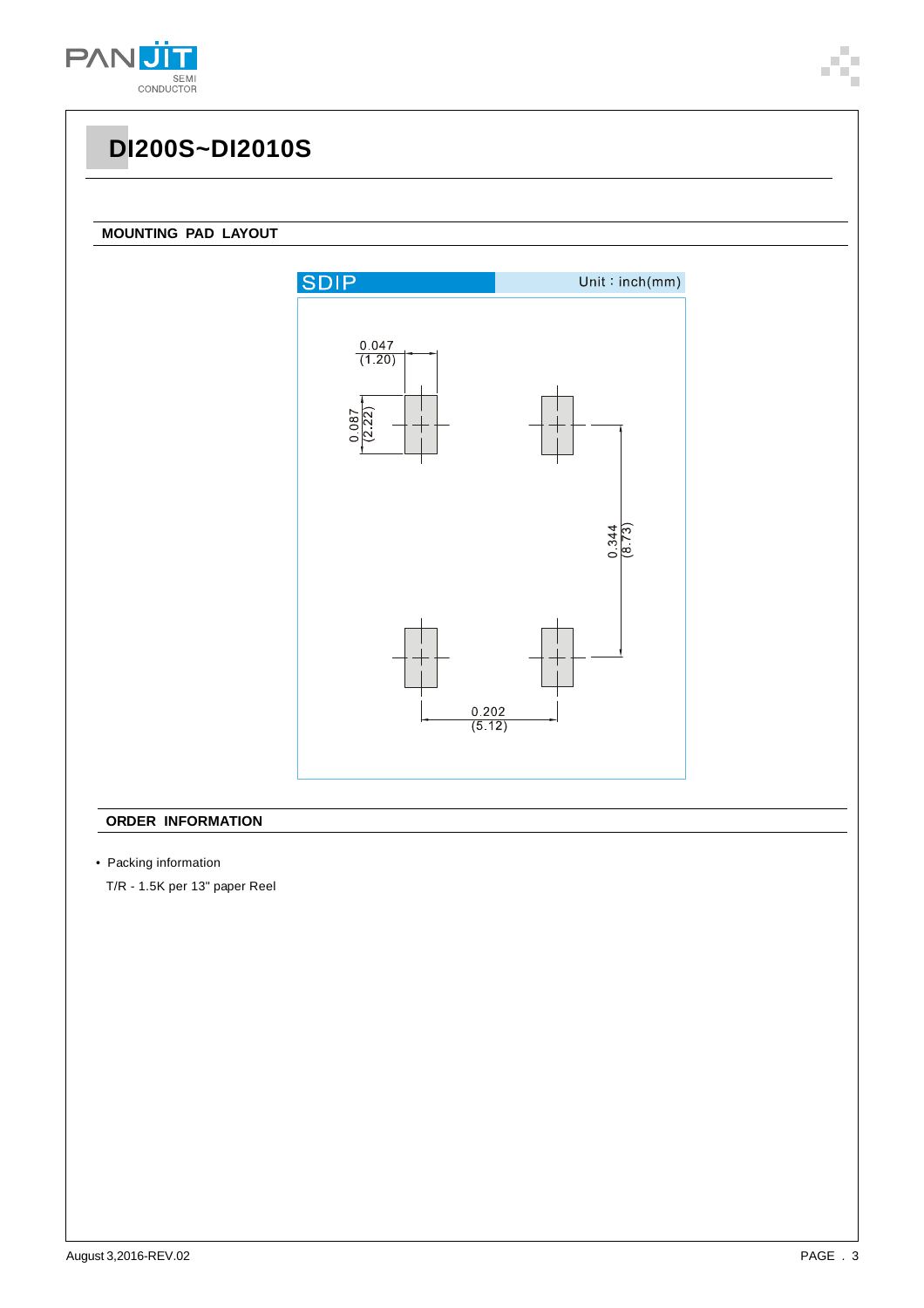



### **Part No\_packing code\_Version**

**DI200S~DI2010S**

DI200S\_R2\_00001 DI200S\_T0\_00001

### **For example :**

**RB500V-40\_R2\_00001**



**Serial number**

**Version code means HF**

- **Packing size code means 13"**
	- **Packing type means T/R**

| <b>Packing Code XX</b>                         |                      |                                            |              | <b>Version Code XXXXX</b>                            |   |               |  |  |
|------------------------------------------------|----------------------|--------------------------------------------|--------------|------------------------------------------------------|---|---------------|--|--|
| <b>Packing type</b>                            | 1 <sup>st</sup> Code | <b>Packing size code</b>                   |              | 2 <sup>nd</sup> Code HF or RoHS 1 <sup>st</sup> Code |   | 2nd~5th Code  |  |  |
| <b>Tape and Ammunition Box</b><br>(T/B)        | A                    | N/A                                        | 0            | <b>HF</b>                                            | 0 | serial number |  |  |
| <b>Tape and Reel</b><br>(T/R)                  | R                    | 7"                                         |              | <b>RoHS</b>                                          | 1 | serial number |  |  |
| <b>Bulk Packing</b><br>(B/P)                   | В                    | 13"                                        | $\mathbf{2}$ |                                                      |   |               |  |  |
| <b>Tube Packing</b><br>(T/P)                   |                      | 26 <sub>mm</sub>                           | $\mathbf x$  |                                                      |   |               |  |  |
| <b>Tape and Reel (Right Oriented)</b><br>(TRR) | S                    | 52mm                                       | Υ            |                                                      |   |               |  |  |
| <b>Tape and Reel (Left Oriented)</b><br>(TRL)  |                      | <b>PANASERT T/B CATHODE UP</b><br>(PBCU)   | U            |                                                      |   |               |  |  |
| <b>FORMING</b>                                 | F                    | <b>PANASERT T/B CATHODE DOWN</b><br>(PBCD) | D            |                                                      |   |               |  |  |